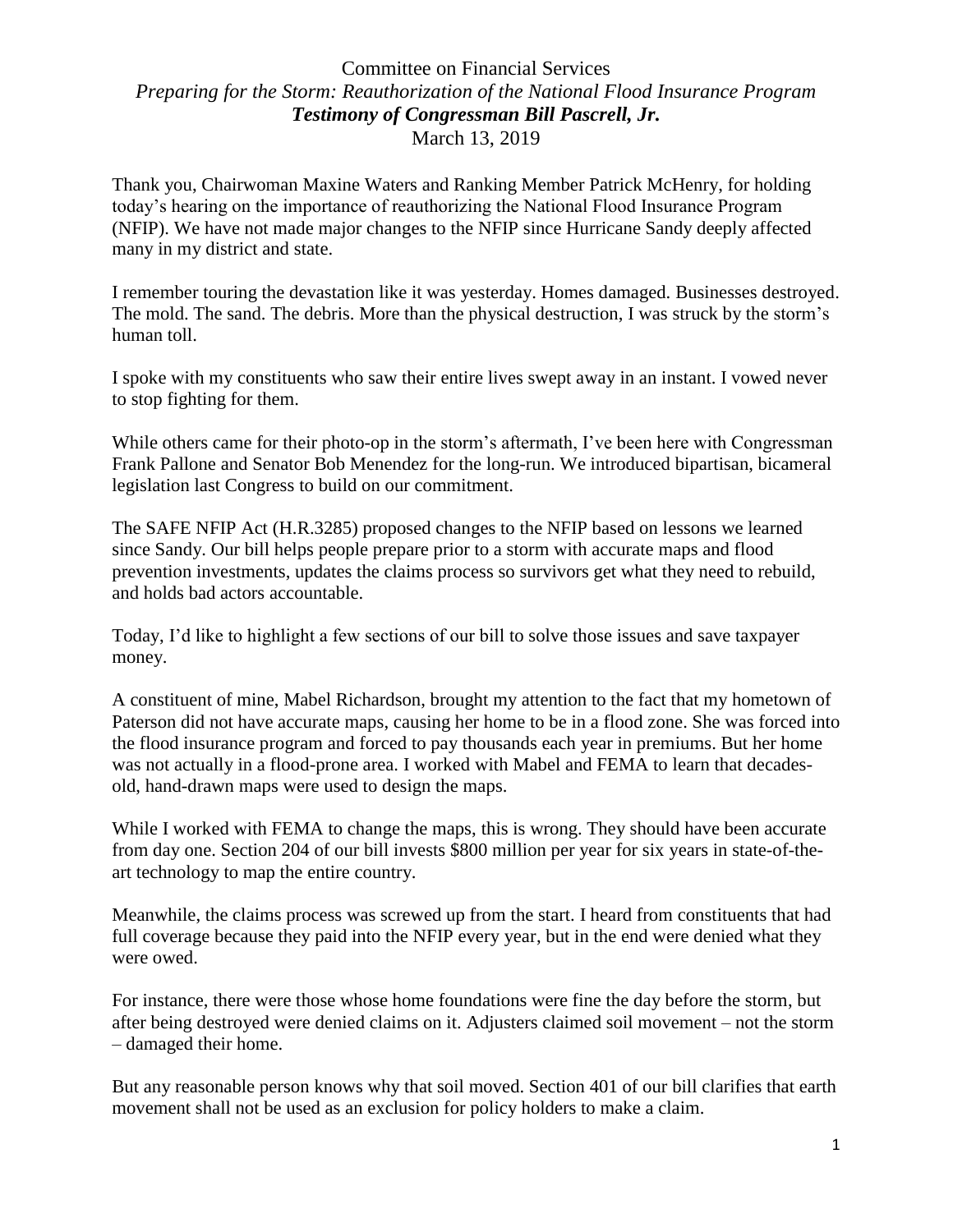## Committee on Financial Services *Preparing for the Storm: Reauthorization of the National Flood Insurance Program Testimony of Congressman Bill Pascrell, Jr.* March 13, 2019

For safety reasons, people fled their homes for several days, if not weeks, in Sandy's aftermath. They lived wherever they could find shelter. In motels, cars, or with family elsewhere in the state.

During this time, mold grew because several feet of water lingered in the homes they left behind. These individuals tried to file damage claims, but adjusters told them they were irresponsible for failing to maintain the property after a flood.

It is offensive to tell someone worried about their immediate safety that they should have gone back to their home to prevent such damage. Section 403 of our bill clarifies this mold damage issue for survivors in the aftermath of a storm.

Worse, my constituents were told they could appeal any decision 90 days after submitting a claim. But the median response time from FEMA was 88 days!

Section 404 and 405 of our bill extends the appeal deadline and creates a deadline for FEMA to respond. These are just some of the many claims process reforms we made in Title 4. The committee should review our bill because it would save time, money, and pain by doing it right the first time.

We know bad actors cause headaches and waste taxpayer funds. I heard stories about survivors being low-balled by insurance companies to be paid just pennies on the dollar. Congress investigated, and FEMA reopened the claims process in 2015.

This investigation uncovered vast, systemic fraud and abuse. FEMA was forced to grant Sandy victims an additional \$260 million they were entitled. If done right initially, it would have saved taxpayers millions from defending lawsuits and re-opening the program.

Write-Your-Own companies that intentionally underpaid policyholder claims were particularly egregious. Currently there is a perverse incentive to underpay claims, which they did to no one's surprise. Section 407 of our bill makes these companies financially responsible in this event and section 302 caps their compensation to hold them accountable.

As the committee considers reforms to the NFIP and expanding the private flood market, please consider the lessons we learned. The financial incentive is in favor of profit, not people.

We cannot let that happen. We cannot let policies be cherry-picked and leave the government saddled with only flood-prone properties. We must ensure protections are in place to prevent claims from being denied on technicalities.

I understand several of these issues are addressed in the legislation being considered. Know that we are updating our approach to solve these problems too.